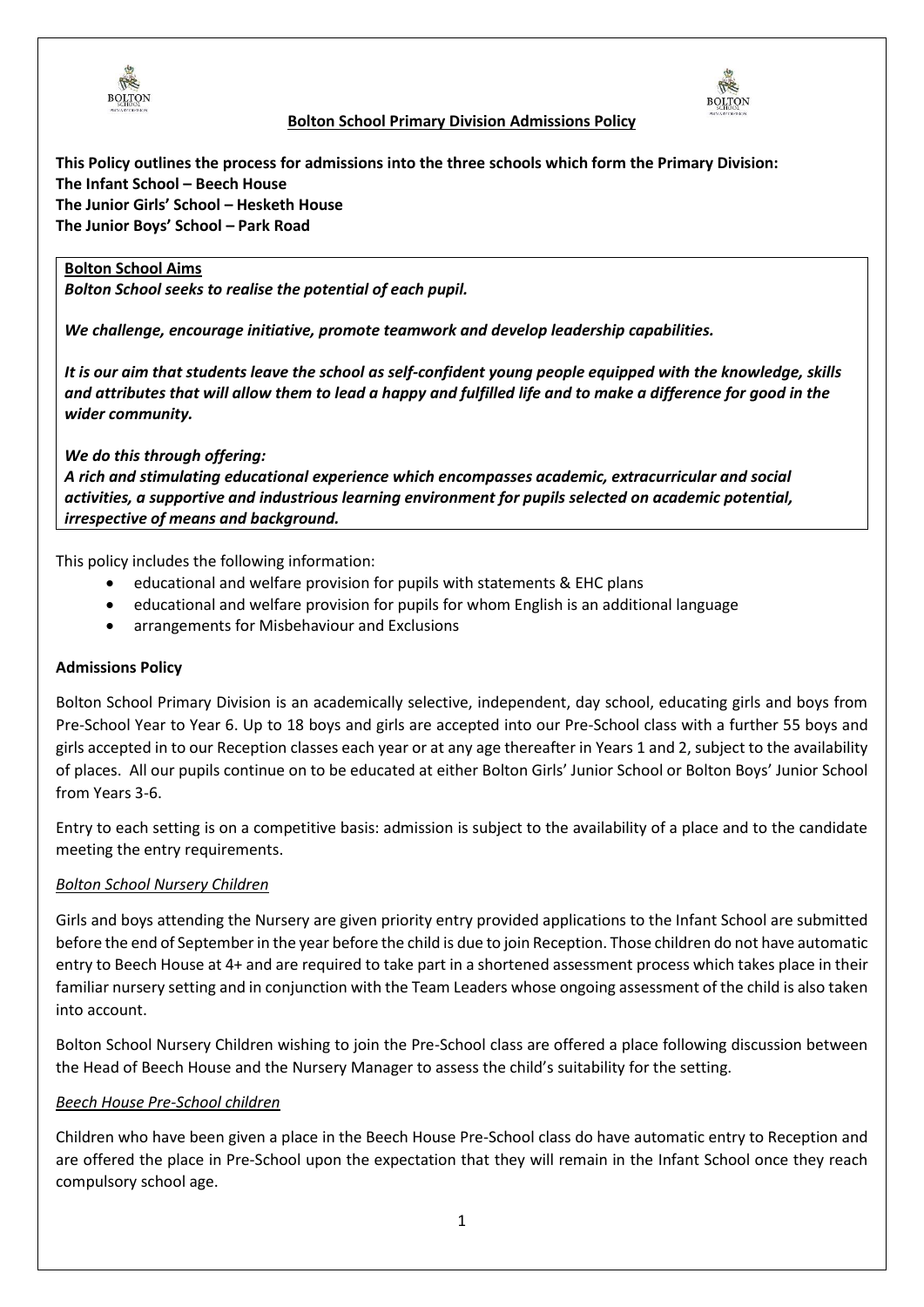Entry to the junior schools from Beech House is automatic at 7+ following internal assessments. The parents of any child who would not attain academic levels similar to external candidates will be warned early in Year 2 if they are considered unlikely to cope with the academic demands of the junior schools, however transition is not barred.

### **Assessments**

## *Assessments for Pre-School*

Children are accepted into the Pre-School class following a brief assessment with either the Pre-School teacher or Early Years Lead. During this assessment the child is introduced to a number of age appropriate, practical and play based activities designed to provide an indication of their potential. Such assessments take place throughout the course of the academic year prior to the children joining the class in September and places are offered on a first come basis.

## *Assessments for Reception*

The majority of assessments for 4+ take place in the Autumn Term prior to admission the following September, although some are conducted later in the academic year depending on the availability of places. This assessment takes the form of a one hour session usually with the Head and Deputy of Beech House. During this session the child will be observed as part of a small group of other applicants and is introduced to a number of age appropriate, practical and play based activities designed to provide an indication of their potential. They also complete a brief one to one activity focusing upon their communication and early phonics skills. Children are asked to draw using a pencil but are not expected to write, read or record any mathematical processes on paper. Each assessment activity is scored and the total is then standardised according to the age of the child. Due to the young age of the children it may be necessary for a further interview to take place in the February prior to a September admission. Offers for places are posted as soon after the assessment days as is practicable. Any child not initially offered a place, who has attained the required score, is placed on a waiting list and will be offered a place if one becomes available.

## *Applications for Year 1 and Year 2, and in-year Reception entry*

Applications for other year groups are considered at any time, with the intention of making a decision within a few days of the applicant sitting a test. The number of places available will vary according to pupil numbers at the time. Applicants will be interviewed and tested by the Head or Deputy Head of Beech House. If there is more than one applicant for a place, priority will be given to families moving into the area with siblings applying to other schools within the Foundation and to siblings of current Bolton School pupils.

# **Admissions to Junior Schools**

## **Admission to Year 3**

All pupils attending Beech House have automatic entry to their respective Junior School at 7+ and do not need to apply for a place, nor do these pupils sit an Entrance Exam. Transfer from Beech House to the Junior Schools is expected and parents who do not wish their child to join the Junior School must give one term's notice as outlined in the School's Parent Contract.

Other candidates wishing to apply for the remaining places at the Junior School sit a written assessment which includes an online computer adaptive test which comprises of verbal, quantitative, non-verbal and spatial skills sections and their scores are standardised. Candidates are also required to produce a piece of writing under timed conditions and their reading ability will be assessed. All candidates are interviewed as part of this process.

## **Admission to Years 4, 5 and 6**

There are a limited number of places available in the school during Years 4, 5 and 6. Pupils wishing to be assessed for these places complete an online computer adaptive test which comprises of verbal, quantitative, non-verbal and spatial skills sections and their scores are standardised. Candidates are also required to produce a piece of writing under timed conditions and their reading ability will be assessed. All candidates are interviewed as part of this process.

In all age groups, the Entrance Examination and the interview are designed to gauge a child's potential, rather than prior teaching.

A written report is also requested from their current school. For this reason, it is important that parents who wish to make an application should first discuss this with their child's current Headteacher.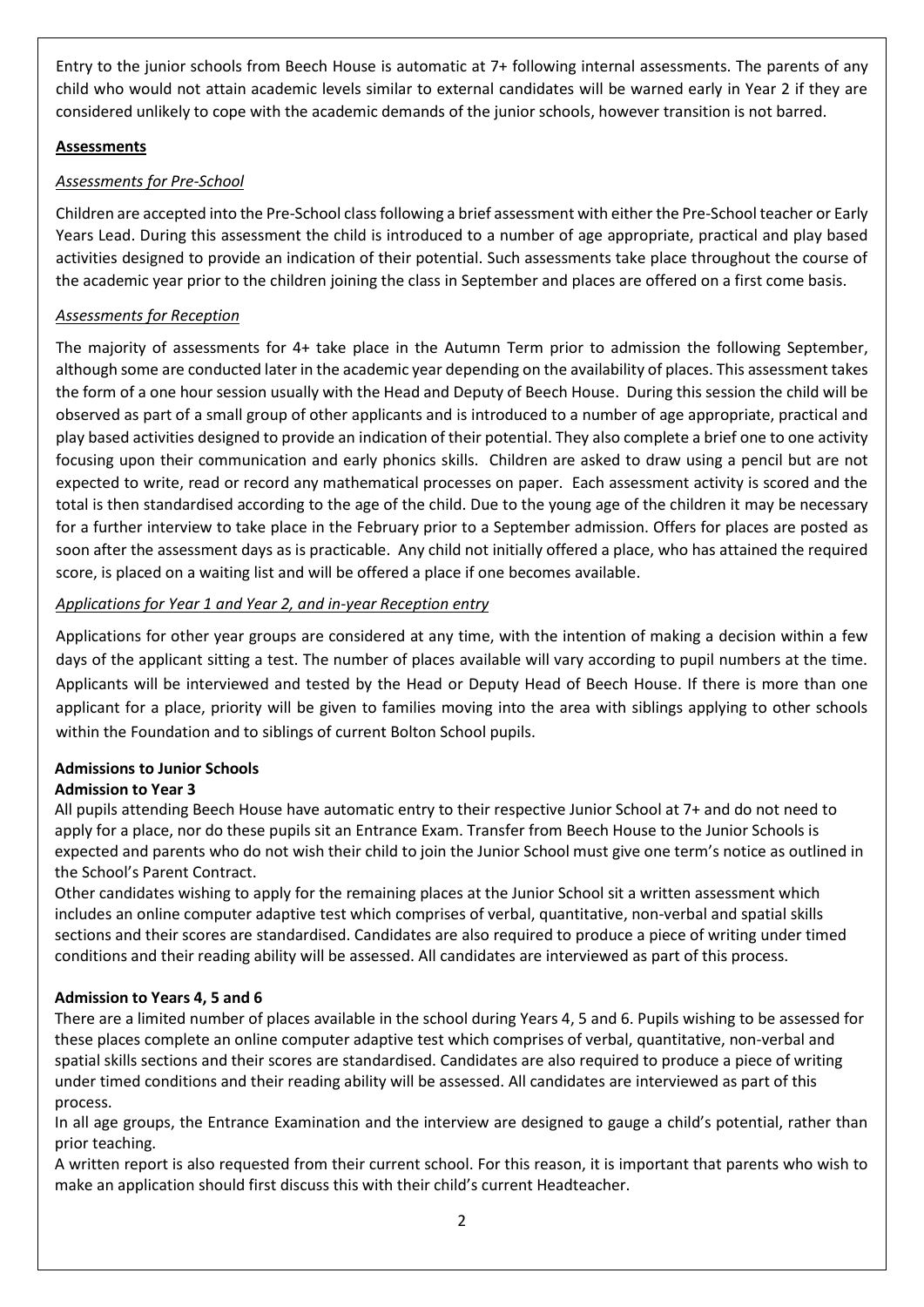Subsequent to the exam and interview, offers of places are posted to parents as soon after the completion of the process as possible. Where a child has passed the exam but no place in the Junior School is available at that time, parents will be asked if they would like their child to be placed on the school's waiting list. When places become available they will be offered in order of the highest achieving candidate first.

Feedback on a child's performance in an assessment can be requested by parents.

### **Transition from Junior to Senior Schools**

It is expected that all pupils attending the Junior Schools will take the Entrance Exam for admission to their respective Senior School and are prepared for this as such during their time in the Junior Schools . Whilst pupils attending the Junior Schools do not have automatic entry to the Senior Schools at 11+, their parents will be advised in Years 5 and 6, if they are unlikely to pass the Entrance Exam.

### **Bursaries and Financial Support**

Offers of places at the Primary Division are on a full fee-paying basis only. There is no bursary support available to any pupils attending the Primary Division. Attendance at the Primary Division does not affect applications for Bursary assistance upon transition to either Senior School.

### **Equal Opportunities**

In its dealings with pupils, Bolton School will have regard only to the merits, abilities and potential of the individuals concerned and not to their gender, colour, ethnic origin, socio-economic background, disability\*\*, religious or political beliefs, family circumstances, sexual orientation or other irrelevant distinction.

\*\* Every reasonable effort will be made to ensure that children with a disability can participate fully.

In accordance with current legislation, the School will take appropriate measures when admitting pupils to ensure that those with protected characteristics, including disability, gender reassignment, race, religion or belief, sex and sexual orientation are fairly treated.

Bolton School Primary Division operates lessons for junior age boys and girls separately, on different sites. This approach is designed to maximise the academic achievement of primary age boys and girls, allowing young pupils to develop interests and abilities free from gender stereotypes, and to maximise the development of non-cognitive skills in boys and girls.

The School contends that the structure provides measurable positive action benefits in respect of maximising academic outcomes, academic choices and equality of opportunity, noting national disparities between the genders in all three of these areas.

We therefore accept applications to the Junior Boys' School only from applicants whose sex is identified as male at birth and applications to the Junior Girls' School only from applicants whose sex is identified as female at birth.

### **Arrangements for Pupils with Special Educational Needs and Disabilities.**

The Special Educational Needs and Disability Act 2001 requires us to take reasonable steps to ensure that disabled pupils are not placed at a substantial disadvantage.

The provision of our special arrangements and access for the Entrance Examination can only be based on support a child regularly receives in school (normal way of working). For example large-print test papers for visually impaired pupils, the use of magnifying aids, coloured filters, templates or the provision of a scribe to record the child's answers.

Requests for special arrangements should be made at the same time as an application form is submitted to the School and should be accompanied by a current Statement of Special Educational Needs or EHC report. Both reports must be current and be dated no more than 2 years before the testing date.